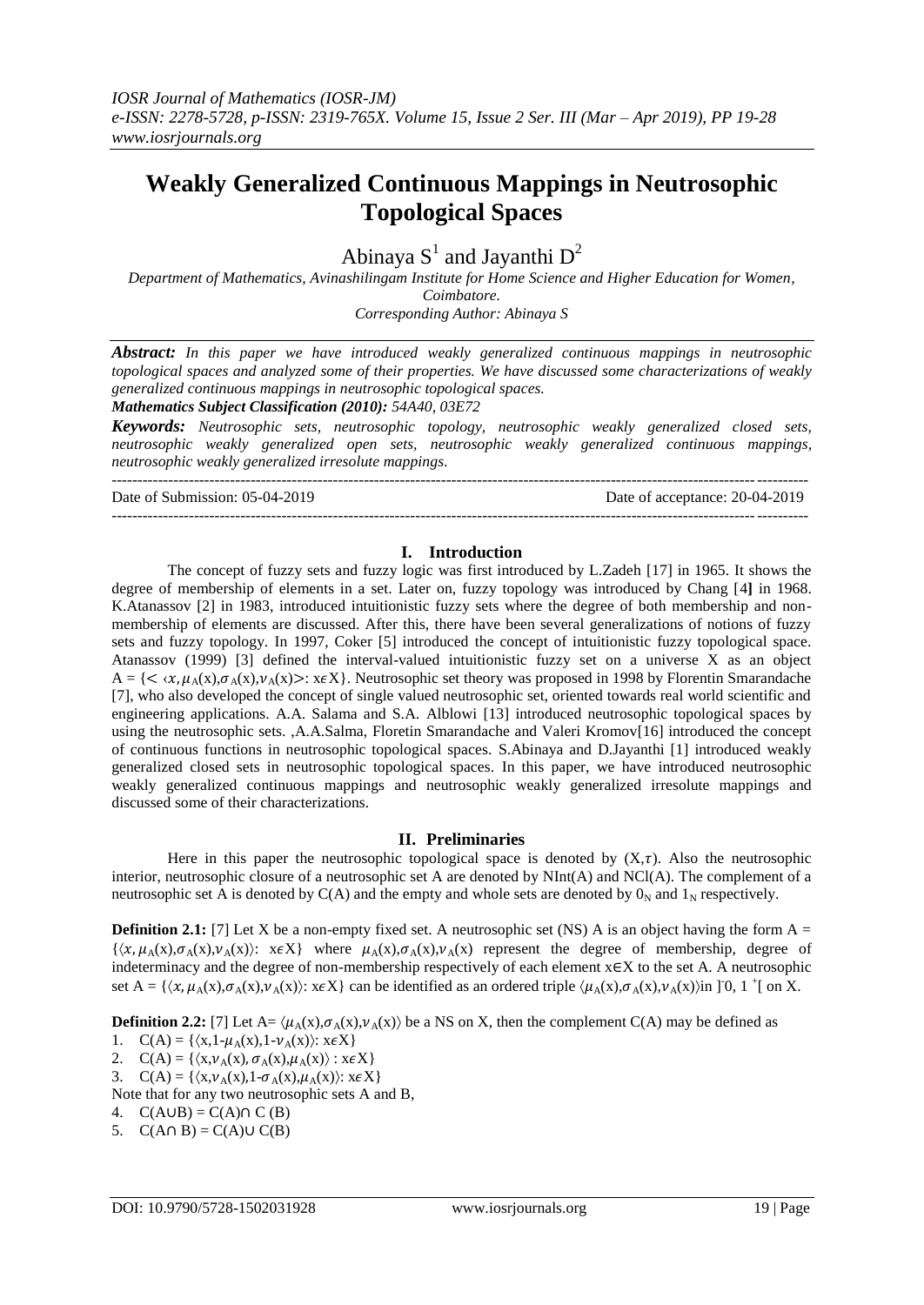**Definition 2.3:** [7] For any two neutrosophic sets A = { $\langle x, \mu_A(x), \sigma_A(x), \nu_A(x) \rangle$ :  $x \in X$ } and B = { $\langle x, \mu_B(x), \sigma_B(x), \sigma_B(x) \rangle$ }  $v_B(x)$ :  $x \in X$ } we may have

- 1.  $A \subseteq B \Leftrightarrow \mu_A(x) \leq \mu_B(x), \sigma_A(x) \leq \sigma_B(x)$  and  $\nu_A(x) \geq \nu_B(x) \forall x \in X$
- 2.  $A \subseteq B \Leftrightarrow \mu_A(x) \leq \mu_B(x), \sigma_A(x) \geq \sigma_B(x)$  and  $\nu_A(x) \geq \nu_B(x) \forall x \in X$
- 3. A  $\cap$   $B = \langle x, \mu_A(x) \land \mu_B(x), \sigma_A(x) \land \sigma_B(x), \nu_A(x) \lor \nu_B(x) \rangle$
- 4. A  $\cap$   $B = \langle x, \mu_A(x) \land \mu_B(x), \sigma_A(x) \lor \sigma_B(x), \nu_A(x) \lor \nu_B(x) \rangle$
- 5. A  $\cup$   $B = \langle x, \mu_A(x) \vee \mu_B(x), \sigma_A(x) \vee \sigma_B(x), \nu_A(x) \wedge \nu_B(x) \rangle$
- 6. AU  $B = \langle x, \mu_A(x) \vee \mu_B(x), \sigma_A(x) \wedge \sigma_B(x), \nu_A(x) \wedge \nu_B(x) \rangle$

**Definition 2.4:** [13] A neutrosophic topology (NT) on a non-empty set X is a family  $\tau$  of neutrosophic subsets in X satisfies the following axioms:

$$
\begin{array}{ll}\n\text{(NT)} & 0_N, 1_N \in \tau \\
\text{(NT)} & G_1 \cap G_2 \in \tau \text{ for any } G_1, G_2 \in \tau \\
\text{(NT)} & \cup G_i \in \tau \,\forall \{G_i : i \in J\} \subseteq \tau\n\end{array}
$$

In this case the pair  $(X,\tau)$  is a neutrosophic topological space (NTS) and any neutrosophic set in  $\tau$  is known as a neutrosophic open set (NOS) in X. A neutrosophic set A is a neutrosophic closed set (NCS) if and only if its complement C(A) is a neutrosophic open set in X. Here the empty set  $(0_N)$  and the whole set  $(1_N)$ may be defined as follows:

> $(0_1)$   $0_N = \{\langle x, 0, 0, 1 \rangle : x \in X\}$ (0<sub>2</sub>)  $0_N = \{\langle x, 0, 1, 1 \rangle : x \in X\}$ (0<sub>3</sub>)  $0_N = \{\langle x, 0,1,0\rangle : x \in X\}$  $(0_4)$   $0_N = {\{\langle x, 0,0,0 \rangle : x \in X\}}$ (1<sub>1</sub>)  $1_N = \{ \langle x, 1, 0, 0 \rangle : x \in X \}$ (1<sub>2</sub>)  $1_N = {\{\langle x, 1, 0, 1 \rangle : x \in X\}}$ (1<sub>3</sub>)  $1_N = \{ \langle x, 1,1,0 \rangle : x \in X \}$  $(1_4)$   $1_N = {\langle x, 1,1,1 \rangle : x \in X}$

**Definition 2.5:** [13] Let  $(X, \tau)$  be a NTS and A=  $\{(x, \mu_A(x), \sigma_A(x), \nu_A(x))\}$ :  $x \in X$ } be a NS in X. Then the neutrosophic interior and the neutrosophic closure of A are defined by

 $NInt(A) = \bigcup \{ G: G \text{ is an NOS in } X \text{ and } G \subseteq A \}$ 

 $NCI(A) = \bigcap \{ K: K \text{ is an NCS in } X \text{ and } A \subseteq K \}$ Note that for any NS A,  $NCl(C(A)) = C(NInt(A))$  and  $NInt(C(A)) = C(NCl(A)).$ 

**Definition 2.6:** [9] A NS A of a NTS X is said to be

- (i) a neutrosophic pre-open set if  $A\subseteq NInt(NCl(A))$
- (ii) a neutrosophic semi-open set if  $A \subseteq NCl(NInt(A))$

(iii) a neutrosophic  $\alpha$ - open set if A⊆NInt(NCl(NInt(A)))

(iv) a neutrosophic semi- $\alpha$ -open set if A⊆NCl( $\alpha$ NInt(A))

**Definition 2.7:** [9] A NS A of a NTS X is said to be

(i) a neutrosophic pre-closed set if  $NCl(NInt(A)) \subseteq A$ 

(ii) a neutrosophic semi-closed set if  $NInt(NCl(A))\subseteq A$ 

(iii) a neutrosophic  $\alpha$ - closed set if NCl(NInt(NCl(A))) $\subseteq$  A

(iv) a neutrosophic semi- $\alpha$ -closed set if NInt( $\alpha$ NCl(A))⊆ A

**Definition 2.8:**[10] A neutrosophic set A in a neutrosophic topological space X is said to be a neutrosophic regular closed set if  $NCI(NInt(A)) = A$  and neutrosophic regular open set if  $NInt(NCI(A)) = A$ .

**Definition 2.9:**[12] A neutrosophic set A in a neutrosophic topological space X is said to be a neutrosophic generalized closed set if  $NCI(A) \subseteq U$  whenever  $A \subseteq U$ , where U is a neutrosophic open set. The complement of a neutrosophic generalized closed set is a neutrosophic generalized open set.

**Definition 2.10:**[10] A neutrosophic set A in a neutrosophic topological space X is said to be a neutrosophic α generalized closed set if  $N\alpha Cl(A) \subseteq U$  whenever  $A \subseteq U$ , where U is a neutrosophic open set. The complement of a neutrosophic  $\alpha$  generalized closed set is a neutrosophic  $\alpha$  generalized open set.

**Definition 2.11:**[15] A neutrosophic set A in a neutrosophic topological space X is said to be a neutrosophic generalized semi closed set if NsCl(A)  $\subseteq$  U whenever A  $\subseteq$  U, where U is a neutrosophic closed set. The complement of a neutrosophic generalized semi closed set is a neutrosophic generalized semi open set.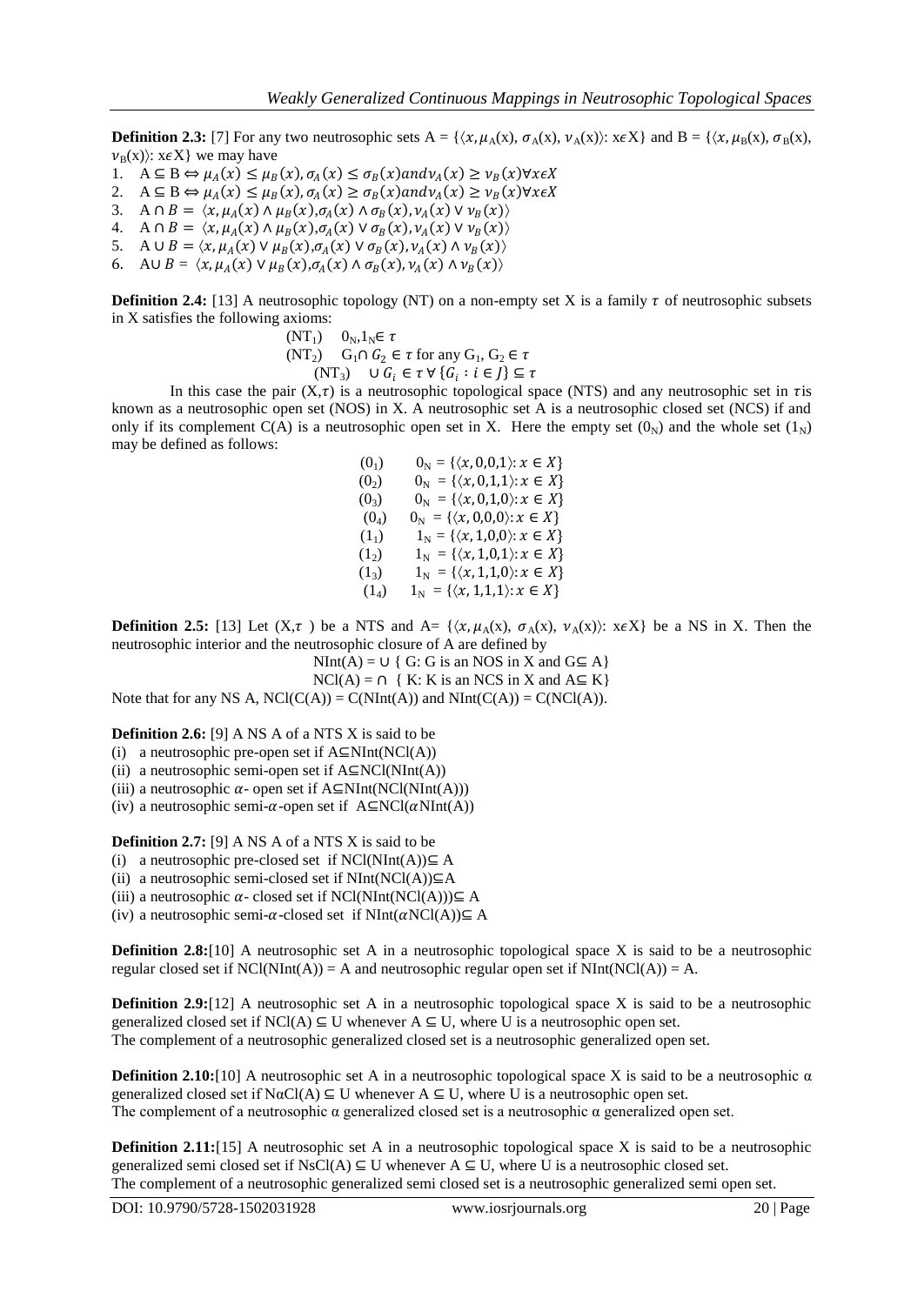**Definition 2.12:**[1] A neutrosophic set A in a neutrosophic topological space X is said to be a neutrosophic weakly generalized closed set if  $NCl(int(A)) \subseteq U$  whenever  $A \subseteq U$ , where U is a neutrosophic closed set. The complement of a neutrosophic weakly generalized closed set is a neutrosophic weakly generalized open set.

**Definition 2.13:**[1] A neutrosophic topological space  $(X,\tau)$  is called a neutrosophic  $\sqrt{x_1/2}$  space if every neutrosophic weakly generalized closed set in X is neutrosophic closed set in X.

**Definition 2.14:**[1] A neutrosophic topological space  $(X,\tau)$  is called a neutrosophic  $_{wg}T_q$  space if every neutrosophic weakly generalized closed set in X is a neutrosophic pre-closed set in X.

**Definition 2.15:**[14] Let  $(X,\tau)$  and  $(Y,\sigma)$  be two neutrosophic topological spaces.

A mapping  $f: (X,\tau) \to (Y,\sigma)$  is called neutrosophic continuous if the inverse image of every neutrosophic closed set in  $(Y,\sigma)$  is a neutrosophic closed set in  $(X,\tau)$ .

**Definition 2.16:** [16] Let  $(X,\tau)$  and  $(Y,\sigma)$  be two neutrosophic topological spaces. Then the

- (i) mapping f :  $(X,\tau) \rightarrow (Y,\sigma)$  is called a neutrosophic  $\alpha$  continuous if the inverse image of every neutrosophic closed set in  $(Y, \sigma)$  is a neutrosophic  $\alpha$  closed set in  $(X, \tau)$ .
- (ii) mapping f :  $(X,\tau) \rightarrow (Y,\sigma)$  is called a neutrosophic semi continuous if the inverse image of every neutrosophic closed set in  $(Y, \sigma)$  is a neutrosophic semi closed set in  $(X, \tau)$
- (iii) mapping  $f : (X,\tau) \to (Y,\sigma)$  is called a neutrosophic pre continuous if the inverse image of every neutrosophic closed set in  $(Y, \sigma)$  is a neutrosophic pre closed set in  $(X, \tau)$ .

**Definition 2.17:** [8] Let  $(X,\tau)$  and  $(Y,\sigma)$  be two neutrosophic topological spaces. A mapping

f :  $(X,\tau) \rightarrow (Y,\sigma)$  is called a neutrosophic generalized continuous mapping if f<sup>-1</sup>(B) is a neutrosophic generalized closed set in  $(X,\tau)$  for every neutrosophic closed set B of  $(Y,\sigma)$ .

**Definition 2.18:**[11] Let  $(X,\tau)$  and  $(Y,\sigma)$  be two neutrosophic topological spaces. A mapping

 $f: (X,\tau) \to (Y,\sigma)$  is called a neutrosophic  $\alpha$  generalized continuous mapping if  $f^{-1}(B)$  is a neutrosophic  $\alpha$ generalized closed set in  $(X,\tau)$  for every neutrosophic closed set B of  $(Y,\sigma)$ . **Definition 2.18:**[6] Let f be a mapping from a neutrosophic topological space  $(X,\tau)$  into a neutrosophic topological space  $(Y,\sigma)$ . Then f is said to be a neutrosophic generalized irresolute mapping if the inverse image of every neutrosophic generalized closed set in  $(Y,\sigma)$  is a neutrosophic generalized closed set in  $(X,\tau)$ .

### **III. Neutrosophic weakly generalized continuous mappings**

In this section we have introduced neutrosophic weakly generalized continuous mappings and analyzed some of their properties. Also we have established the relation between the newly introduced mapping and already existing mappings.

**Definition 3.1:** Let  $(X,\tau)$  and  $(Y,\sigma)$  be two neutrosophic topological spaces. A mapping  $f: (X,\tau) \to (Y,\sigma)$  is called a neutrosophic generalized semi-continuous mapping if  $f^{-1}(B)$  is a neutrosophic generalized semi-closed set in  $(X,\tau)$  for every neutrosophic closed set B of  $(Y,\sigma)$ .

**Definition 3.2:** Let  $(X,\tau)$  and  $(Y,\sigma)$  be two neutrosophic topological spaces. A mapping  $f: (X,\tau) \to (Y,\sigma)$  is called a neutrosophic weakly generalized continuous mapping if  $f^{-1}(B)$  is a neutrosophic weakly generalized closed set in  $(X,\tau)$  for every neutrosophic closed set B of  $(Y,\sigma)$ .

**Example 3.3:** Let  $X = \{a,b\}$  and  $Y = \{u,v\}$ . Then  $\tau = \{0_N, U, 1_N\}$  and  $\sigma = \{0_N, V, 1_N\}$  are neutrosophic topologies on X and Y respectively, where  $U = \langle x,(0.5,0.5),(0.3,0.3),(0.5,0.5) \rangle$  $V = \langle y,(0.7,0.6),(0.3,0.3),(0.3,0.3)\rangle$ . Define a mapping  $f : (X,\tau) \to (Y,\sigma)$  by  $f(a) = u$  and  $f(b) = v$ . Here the neutrosophic set  $V^c = \langle y, (0.3, 0.3), (0.3, 0.3), (0.7, 0.6) \rangle$  is a neutrosophic closed set in Y. Then f<sup>-1</sup>( $V^c$ ) =  $\langle x,(0.3,0.3),(0.3,0.3),(0.7,0.6)\rangle$  is a neutrosophic weakly generalized closed set in  $(X,\tau)$  as  $f^{-1}(V^c) \subseteq U$  implies NCl(NInt(f<sup>-1</sup>(V<sup>c</sup>))) =  $0_N \subseteq U$  where U is a neutrosophic open set in X. Therefore f is a neutrosophic weakly generalized continuous mapping.

**Proposition 3.4:** Every neutrosophic continuous mapping is a neutrosophic weakly generalized continuous mapping but not conversely in general.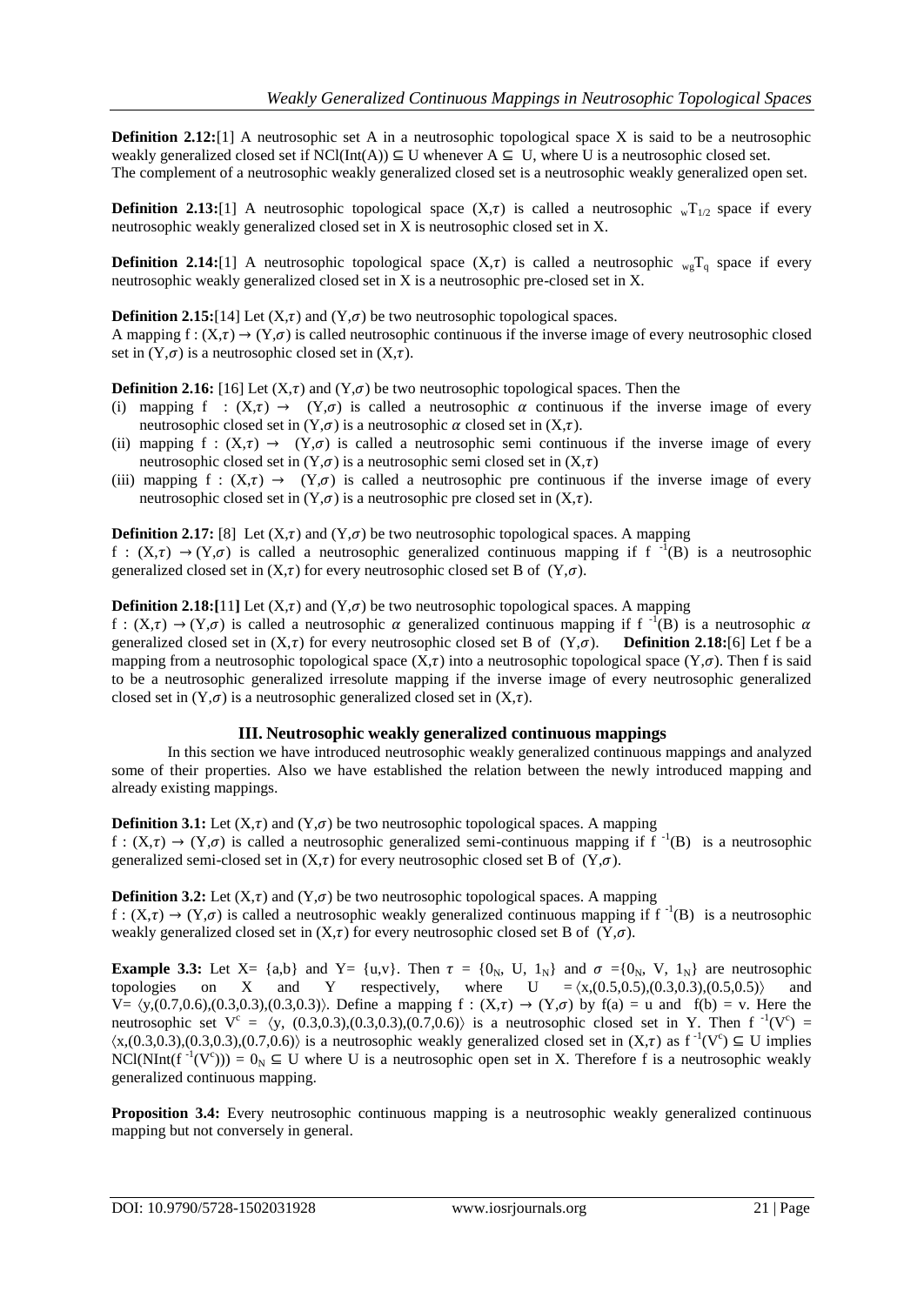**Proof:** Let  $f : (X,\tau) \to (Y,\sigma)$  be a neutrosophic continuous mapping. Let A be a neutrosophic closed set in Y. Then  $f^{-1}(A)$  is a neutrosophic closed set in X. Since every neutrosophic closed set is a neutrosophic weakly generalized closed set in X [1],  $f^{-1}(A)$  is a neutrosophic weakly generalized closed set in X. Hence f is a neutrosophic weakly generalized continuous mapping.

**Example 3.5:** Let  $X = \{a,b\}$  and  $Y = \{u,v\}$ . Then  $\tau = \{0_N, U, 1_N\}$  and  $\sigma = \{0_N, V, 1_N\}$  are neutrosophic topologies on X and Y respectively, where  $U = \langle x, (0.6, 0.7), (0.3, 0.3), (0.3, 0.3) \rangle$  and  $t = \langle x,(0.6,0.7),(0.3,0.3),(0.3,0.3)\rangle$  and  $V = \langle y,(0.4,0.4),(0.3,0.3),(0.6,0.6)\rangle$ . Define a mapping  $f : (X,\tau) \to (Y,\sigma)$  by  $f(a) = u$  and  $f(b) = v$ . Here the neutrosophic set  $V^c = \langle y, (0.6, 0.6), (0.3, 0.3), (0.4, 0.4) \rangle$  is a neutrosophic closed set in Y. Then f<sup>-1</sup>( $V^c$ ) =  $\langle x,(0.6,0.6),(0.3,0.3),(0.4,0.4)\rangle$  is a neutrosophic weakly generalized closed set in X as  $f^{-1}(V^c) \subseteq U$  implies NCl(NInt(f<sup>-1</sup>(V<sup>c</sup>))) =  $0_N \subseteq U$  where U is a neutrosophic open set in X. Hence f is a neutrosophic weakly generalized continuous mapping. But f is not a neutrosophic continuous mapping since  $V^c$  is a closed set in Y but its inverse image  $f^{-1}(V^c)$  is not a neutrosophic closed set in X as  $NCl(f^{-1}(V^c)) = 1_N \neq f^{-1}(V^c)$ .

**Proposition 3.6:** Every neutrosophic  $\alpha$  continuous mapping is a neutrosophic weakly generalized continuous mapping but not conversely in general.

**Proof:** Let f:  $(X,\tau) \to (Y,\sigma)$  be a neutrosophic  $\alpha$  continuous mapping. Let A be a neutrosophic closed set in Y. Then  $f^{-1}(A)$  is a neutrosophic  $\alpha$  closed set in X. Since every neutrosophic  $\alpha$  closed set is a neutrosophic weakly generalized closed set in X [1],  $f^{-1}(A)$  is a neutrosophic weakly generalized closed set in X. Hence f is a neutrosophic weakly generalized continuous mapping.

**Example 3.7:** Let  $X = \{a,b\}$  and  $Y = \{u,v\}$ . Then  $\tau = \{0_N, U, 1_N\}$  and  $\sigma = \{0_N, V, 1_N\}$  are neutrosophic topologies on X and Y respectively, where  $U = \langle x,(0.5,0.4),(0.3,0.3),(0.5,0.6) \rangle$  and and Y respectively, where  $U = \langle x,(0.5,0.4),(0.3,0.3),(0.5,0.6) \rangle$  $V = \langle y,(0.5,0.7),(0.3,0.3),(0.3,0.2)\rangle$ . Define a mapping  $f : (X,\tau) \to (Y,\sigma)$  by  $f(a) = u$  and  $f(b) = v$ . Here the neutrosophic set  $V^c = \langle y, (0.3, 0.2), (0.3, 0.3), (0.5, 0.7) \rangle$  is a neutrosophic closed set in Y. Then f<sup>-1</sup>( $V^c$ ) =  $\langle x,(0.3,0.2),(0.3,0.3),(0.5,0.7)\rangle$  is a neutrosophic weakly generalized closed set in X as  $f^{-1}(V^c) \subseteq U$  implies NCl(NInt(f<sup>-1</sup>(V<sup>c</sup>))) =  $0_N \subseteq U$  where U is a neutrosophic open set in X. Hence f is a neutrosophic weakly generalized continuous mapping. But f is not a neutrosophic  $\alpha$  continuous mapping since V<sup>c</sup> is a closed set in Y but its inverse image  $f^{-1}(V^c)$  is not a neutrosophic  $\alpha$  closed set in X as NCl(NInt(NCl( $f^{-1}(V^c)$ ))) =  $U^c \nsubseteq f^{-1}(V^c)$ .

**Proposition 3.8:** Every neutrosophic generalized continuous mapping is a neutrosophic weakly generalized continuous mapping but the converse is not true in general.

**Proof:** Let  $f: (X,\tau) \to (Y,\sigma)$  be a neutrosophic generalized continuous mapping. Let A be a neutrosophic closed set in Y. Then  $f^{-1}(A)$  is a neutrosophic generalized closed set in X. Since every neutrosophic generalized closed set is a neutrosophic weakly generalized closed set in X [1],  $f^{-1}(A)$  is a neutrosophic weakly generalized closed set in X. Hence f is a neutrosophic weakly generalized continuous mapping.

**Example 3.9:** Let  $X = \{a,b\}$  and  $Y = \{u,v\}$ . Then  $\tau = \{0_N, U, 1_N\}$  and  $\sigma = \{0_N, V, 1_N\}$  are neutrosophic topologies on X and Y respectively, where  $U = \langle x,(0.5,0.4),(0.3,0.3),(0.5,0.6) \rangle$  and  $V = \langle y,(0.5,0.7),(0.3,0.3),(0.3,0.2)\rangle$ . Define a mapping  $f : (X,\tau) \to (Y,\sigma)$  by  $f(a) = u$  and  $f(b) = v$ . Here the neutrosophic set  $V^c = \langle y, (0.3, 0.2), (0.3, 0.3), (0.5, 0.7) \rangle$  is a neutrosophic closed set in Y. Then f<sup>-1</sup>( $V^c$ ) =  $\langle x,(0.3,0.2),(0.3,0.3),(0.5,0.7)\rangle$  is a neutrosophic weakly generalized closed set in X as  $f^{-1}(V^c) \subseteq U$  implies NCl(NInt(f<sup>-1</sup>(V<sup>c</sup>))) =  $0_N \subseteq U$  where U is a neutrosophic open set in X. Hence f is a neutrosophic weakly generalized continuous mapping. But f is not a neutrosophic generalized continuous mapping since  $V^c$  is a closed set in Y but its inverse image  $f^{-1}(V^c)$  is not a neutrosophic generalized closed set in X as  $NCl(f^{-1}(V^c)) =$  $U^c \not\subseteq U$ .

**Proposition 3.10:** Every neutrosophic pre-continuous mapping is a neutrosophic weakly generalized continuous mapping but not conversely in general.

**Proof:** Let  $f : (X,\tau) \to (Y,\sigma)$  be a neutrosophic pre-continuous mapping. Let A be a neutrosophic closed set in Y. Then  $f^{-1}(A)$  is a neutrosophic pre-closed set in X. Since every neutrosophic pre-closed set is a neutrosophic weakly generalized closed set in X [1],  $f^{-1}(A)$  is a neutrosophic weakly generalized closed set in X. Hence f is a neutrosophic weakly generalized continuous mapping.

**Example 3.11:** Let  $X = \{a,b\}$  and  $Y = \{u,v\}$ . Then  $\tau = \{0_N, U_1, U_2, 1_N\}$  and  $\sigma = \{0_N, V, 1_N\}$  are neutrosophic topologies on X and Y respectively, where  $U_1 = \langle x,(0.5,0.6),(0.3,0.3),(0.5,0.2)\rangle$ ;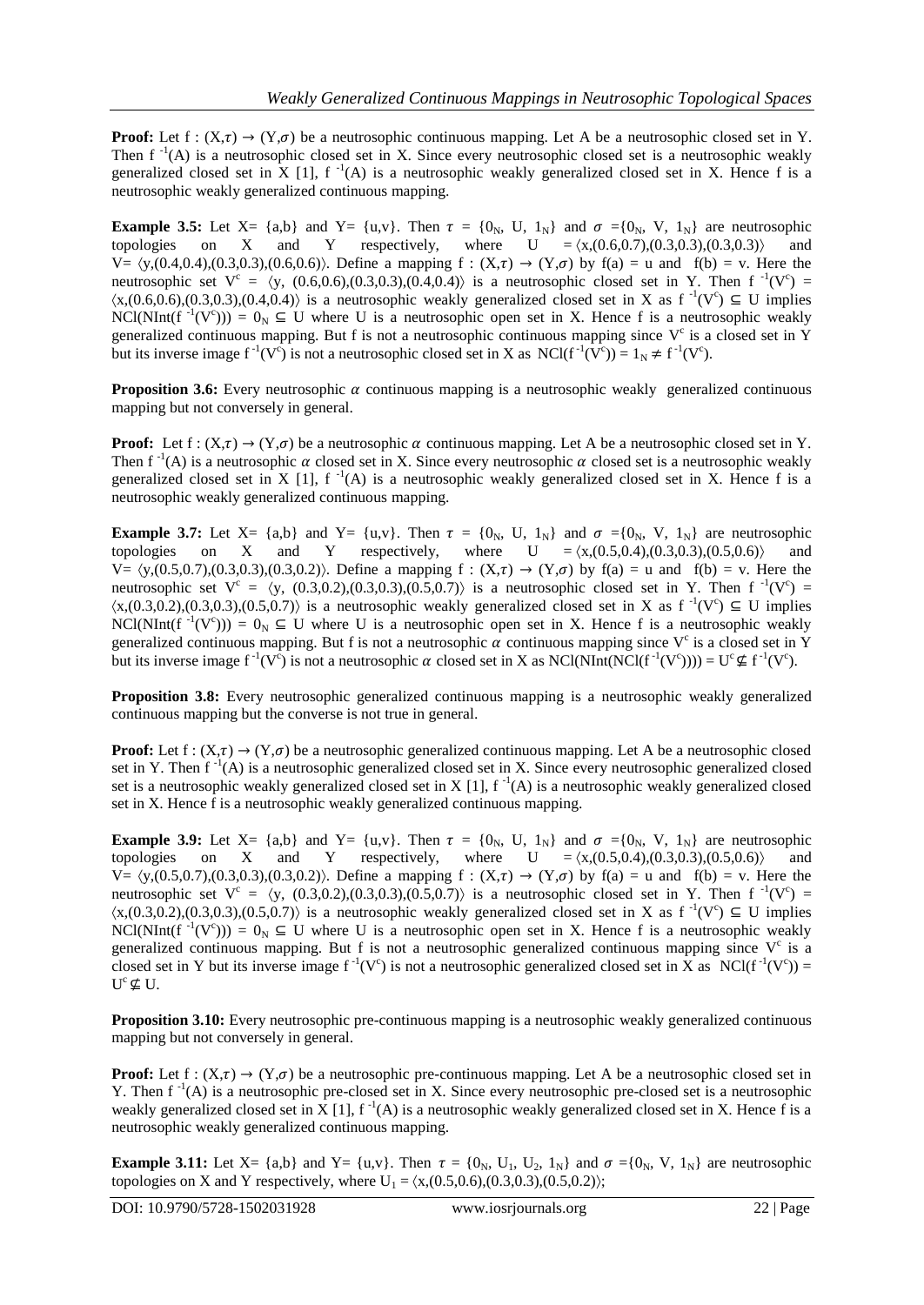$U_2 = \langle x,(0.5,0.4),(0.3,0.3),(0.5,0.6)\rangle$  and  $V = \langle y,(0.5,0.5),(0.3,0.3),(0.5,0.5)\rangle$ . Define a mapping f : $(X,\tau) \rightarrow$  $(Y,\sigma)$  by  $f(a) = u$  and  $f(b) = v$ . Here the neutrosophic set

 $V^c = \langle y, (0.5, 0.5), (0.3, 0.3), (0.5, 0.5) \rangle$  is a neutrosophic closed set in Y. Then

 $f^{-1}(V^c) = \langle x, (0.5, 0.5), (0.3, 0.3), (0.5, 0.5) \rangle$  is a neutrosophic weakly generalized closed set in X as  $f^{-1}(V^c) \subseteq U_1$ implies NCl(NInt(f<sup>-1</sup>(V<sup>c</sup>))) =  $U_2^c \subseteq U_1$  where  $U_1$  is a neutrosophic open set in X. Hence f is a neutrosophic weakly generalized continuous mapping. But f is not a neutrosophic pre-continuous mapping since  $V^c$  is a closed set in Y but its inverse image  $f^{-1}(V^c)$  is not a neutrosophic pre-closed set in X as NCl(NInt( $f^{-1}(V^c)$ )) =  $U_2^c$  $\nsubseteq$  f<sup>-1</sup>(V<sup>c</sup>).

**Proposition 3.12:** Every neutrosophic  $\alpha$  generalized continuous mapping is a neutrosophic weakly generalized continuous mapping but not conversely in general.

**Proof:** Let f:  $(X,\tau) \to (Y,\sigma)$  be a neutrosophic  $\alpha$  generalized continuous mapping. Let A be a neutrosophic closed set in Y. Then f<sup>-1</sup>(A) is a neutrosophic  $\alpha$  generalized closed set in X. Since every neutrosophic  $\alpha$ generalized closed set is a neutrosophic weakly generalized closed set in X [1],  $f^{-1}(A)$  is a neutrosophic weakly generalized closed set in X. Hence  $\vec{f}$  is a neutrosophic weakly generalized continuous mapping.

**Example 3.13:** Let  $X = \{a,b\}$  and  $Y = \{u,v\}$ . Then  $\tau = \{0_N, U, 1_N\}$  and  $\sigma = \{0_N, V, 1_N\}$  are neutrosophic topologies on X and Y respectively, where  $U = \langle x,(0.5,0.6),(0.3,0.3),(0.5,0.4) \rangle$  and  $V = \langle y,(0.6,0.5),(0.3,0.3),(0.3,0.5)\rangle$ . Define a mapping  $f : (X,\tau) \to (Y,\sigma)$  by  $f(a) = u$  and  $f(b) = v$ . Here the neutrosophic set  $V^c = \langle y, (0.3, 0.5), (0.3, 0.3), (0.6, 0.5) \rangle$  is a neutrosophic closed set in Y. Then f<sup>-1</sup>( $V^c$ ) =  $\langle x,(0.3,0.5),(0.3,0.3),(0.6,0.5)\rangle$  is a neutrosophic weakly generalized closed set in X as  $f^{-1}(V^c) \subseteq U$  implies NCl(NInt(f<sup>-1</sup>(V<sup>c</sup>))) =  $0_N \subseteq U$  where U is a neutrosophic open set in X. Hence f is a neutrosophic weakly generalized continuous mapping. But f is not a neutrosophic  $\alpha$  generalized continuous mapping since V<sup>c</sup> is a closed set in Y but its inverse image  $f^{-1}(V^c)$  is not a neutrosophic  $\alpha$  generalized closed set in X as  $N_{\alpha}Cl(f^{-1}(V^c))$  $=f^{-1}(V^c)$  U NCl(NInt(NCl( $f^{-1}(V^c)$ ))) =  $1_N \nsubseteq U$ .

**Remark 3.14:** Neutrosophic semi continuous mapping and neutrosophic weakly generalized continuous mapping are independent to each other in general.

**Example 3.15:** Let  $X = \{a,b\}$  and  $Y = \{u,v\}$ . Then  $\tau = \{0_N, U_1, U_2, 1_N\}$  and  $\sigma = \{0_N, V, 1_N\}$  are neutrosophic topologies on X and Y respectively, where  $U_1 = \langle x,(0.5,0.5),(0.3,0.3),(0.1,0.3)\rangle$ ;

 $U_2 = \langle x,(0.3,0.2),(0.3,0.3),(0.5,0.5)\rangle$  and  $V = \langle y,(0.5,0.5),(0.3,0.3),(0.5,0.4)\rangle$ . Define a mapping

 $f: (X,\tau) \to (Y,\sigma)$  by  $f(a) = u$  and  $f(b) = v$ . Here the neutrosophic set

 $V^c = \langle y, (0.5, 0.4), (0.3, 0.3), (0.5, 0.5) \rangle$  is a neutrosophic closed set in Y. Then

 $f^{-1}(V^c) = \langle x, (0.5, 0.4), (0.3, 0.3), (0.5, 0.5) \rangle$  is a neutrosophic semi closed set in X as

NInt(NCl(f<sup>-1</sup>(V<sup>c</sup>))) = U<sub>2</sub>  $\subseteq$  f<sup>-1</sup>(V<sup>c</sup>) where U<sub>2</sub> is a neutrosophic open set in X. Hence f is a neutrosophic semi continuous mapping. But f is not a neutrosophic weakly generalized continuous mapping since  $V^c$  is a closed set in Y but its inverse image  $f^{-1}(V^c)$  is not a neutrosophic weakly generalized closed set in X as  $f^{-1}(V^c) \subseteq U_1$ implies NCl(NInt( $f^{-1}(V^c)$ )) =  $U_2^c \not\subseteq U_1$ .

**Example 3.16:** Let  $X = \{a,b\}$  and  $Y = \{u,v\}$ . Then  $\tau = \{0_N, U, 1_N\}$  and  $\sigma = \{0_N, V, 1_N\}$  are neutrosophic topologies on X and Y respectively, where  $U = \langle x, (0.5, 0.4), (0.3, 0.3), (0.5, 0.6) \rangle$  and where  $U = \langle x,(0.5,0.4),(0.3,0.3),(0.5,0.6) \rangle$  and  $V = \langle y,(0.5,0.7),(0.3,0.3),(0.3,0.2)\rangle$ . Define a mapping  $f : (X,\tau) \to (Y,\sigma)$  by  $f(a) = u$  and  $f(b) = v$ . Here the neutrosophic set  $V^c = \langle y, (0.3, 0.2), (0.3, 0.3), (0.5, 0.7) \rangle$  is a neutrosophic closed set in Y. Then f<sup>-1</sup>( $V^c$ ) =  $\langle x,(0.3,0.2),(0.3,0.3),(0.5,0.7)\rangle$  is a neutrosophic weakly generalized closed set in X as  $f^{-1}(V^c) \subseteq U$  implies NCl(NInt(f<sup>-1</sup>(V<sup>c</sup>))) =  $0_N \subseteq U$  where U is a neutrosophic open set in X. Hence f is a neutrosophic weakly generalized continuous mapping. But f is not a neutrosophic semi continuous mapping since NInt $(\text{NCl}(f^{-1}(V^c)))$  $= U \nsubseteq f^{-1}(V^c)$  implies  $f^{-1}(V^c)$  is not a neutrosophic semi closed set in X.

**Remark 3.17:** Neutrosophic generalized semi continuous mapping and neutrosophic weakly generalized continuous mapping are independent to each other in general.

**Example 3.18:** Let  $X = \{a,b\}$  and  $Y = \{u,v\}$ . Then  $\tau = \{0_N, U, 1_N\}$  and  $\sigma = \{0_N, V, 1_N\}$  are neutrosophic topologies on X and Y respectively, where  $U = \langle x,(0.5,0.4),(0.3,0.3),(0.5,0.5) \rangle$  and  $V = \langle y,(0.5,0.5),(0.3,0.3),(0.5,0.4)\rangle$ . Define a mapping  $f : (X,\tau) \to (Y,\sigma)$  by  $f(a) = u$  and  $f(b) = v$ . Here the neutrosophic set  $V^c = \langle y, (0.5, 0.4), (0.3, 0.3), (0.5, 0.5) \rangle$  is a neutrosophic closed set in Y. Then f<sup>-1</sup>(V<sup>c</sup>) =  $\langle x,(0.5,0.4),(0.3,0.3),(0.5,0.5)\rangle$  is a neutrosophic generalized semi closed set in X as  $f^{-1}(V^c) \subseteq U$  implies NsCl(f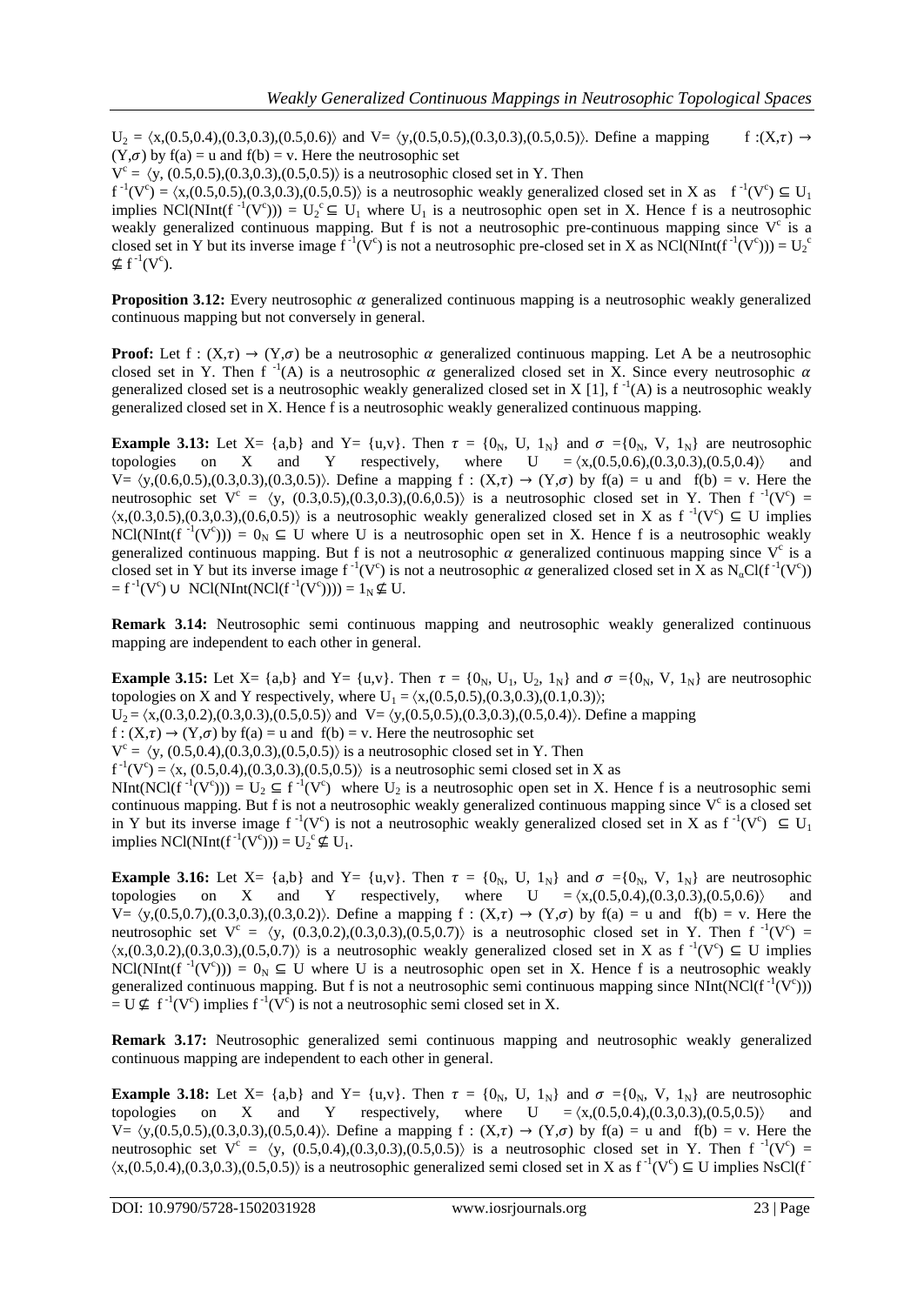$(1(V^c)) = f^{-1}(V^c)$  U NInt(NCl(f<sup>-1</sup>(V<sup>c</sup>))) = f<sup>-1</sup>(V<sup>c</sup>) U U  $\subseteq$  U where U is a neutrosophic open set in X. Hence f is a neutrosophic generalized semi continuous mapping. But f is not a neutrosophic weakly generalized continuous mapping since  $V^c$  is a closed set in Y but its inverse image  $f^{-1}(V^c)$  is not a neutrosophic weakly generalized closed set in X as  $\mathcal{C}^1(V^c) \subseteq U$  implies NCl(NInt( $f^{-1}(V^c)$ )) =  $U^c \nsubseteq U$ .

**Example 3.19:** Let  $X = \{a,b\}$  and  $Y = \{u,v\}$ . Then  $\tau = \{0_N, U, 1_N\}$  and  $\sigma = \{0_N, V, 1_N\}$  are neutrosophic topologies on X and Y respectively, where  $U = \langle x,(0.8,0.9),(0.3,0.3),(0.2,0.1)\rangle$  and topologies on X and Y respectively, where  $U = \langle x,(0.8,0.9),(0.3,0.3),(0.2,0.1)\rangle$  and  $V = \langle y,(0.3,0.2),(0.3,0.3),(0.7,0.8)\rangle$ . Define a mapping  $f : (X,\tau) \to (Y,\sigma)$  by  $f(a) = u$  and  $f(b) = v$ . Here the neutrosophic set  $V^c = \langle y, (0.7, 0.8), (0.3, 0.3), (0.3, 0.2) \rangle$  is a neutrosophic closed set in Y. Then  $f^{-1}(V^c) = \langle x, (0.7, 0.8), (0.3, 0.3), (0.3, 0.2) \rangle$  $(0.7,0.8), (0.3,0.3), (0.3,0.2)$  is a neutrosophic weakly generalized closed set in X as  $f^{-1}(V^c) \subseteq U$  implies NCl(NInt(f<sup>-1</sup>(V<sup>c</sup>))) =  $0_N \subseteq U$  where U is a neutrosophic open set in X. Hence f is a neutrosophic weakly generalized continuous mapping. But f is not a neutrosophic generalized semi continuous mapping since  $V^c$  is a closed set in Y but its inverse image  $f^{-1}(V^c)$  is not a neutrosophic semi closed set in X as NsCl( $f^{-1}(V^c)$ ) =  $f^{-1}(V^c)$  $\cup$  NInt(NCl(f<sup>-1</sup>(V<sup>c</sup>))) = 1<sub>N</sub> ⊈ U.

The relation between various types of neutrosophic continuous functions is diagrammatically represented below. In the diagram the reverse implications are not true in general.



**Proposition 3.20:** A mapping  $f : (X,\tau) \to (Y,\sigma)$  is a neutrosophic weakly generalized continuous if and only if the inverse image of each neutrosophic open set in Y is a neutrosophic weakly generalized open set in X.

**Proof: Necessity:** Let A be a neutrosophic open set in Y. This implies A<sup>c</sup> is neutrosophic closed set in Y. Since f is neutrosophic weakly generalized continuous,  $f^{-1}(A^c)$  is a neutrosophic weakly generalized closed set in X. Since  $f^{-1}(A^c) = (f^{-1}(A))^c$ ,  $f^{-1}(A)$  is a neutrosophic weakly generalized open set in X.

**Sufficiency:** Let A be a neutrosophic closed set in Y. This implies  $A<sup>c</sup>$  is neutrosophic open set in Y. By hypothesis,  $f^{-1}(A^c)$  is a neutrosophic weakly generalized open set in X. Since f  $f^{-1}(A^c) = (f^{-1}(A))^c, f^{-1}(A)$  $1(A)$  is a neutrosophic weakly generalized closed set in X. Hence f is a neutrosophic weakly generalized continuous mapping.

**Proposition 3.21:** If f :  $(X,\tau) \to (Y,\sigma)$  is a neutrosophic weakly generalized continuous mapping and g :  $(Y,\sigma)$  $\rightarrow$  (Z, $\delta$ ) is a neutrosophic continuous mapping, then g∘f : (X, $\tau$ )  $\rightarrow$  (Z, $\delta$ ) is a neutrosophic weakly generalized continuous mapping.

**Proof:** Let A be a neutrosophic closed set in Z. Then  $g^{-1}(A)$  is a neutrosophic closed set in Y, by hypothesis. Since f is a neutrosophic weakly generalized continuous mapping,  $f^{-1}(g^{-1}(A))$  is a neutrosophic weakly generalized closed set in X. Hence g ∘ f is a neutrosophic weakly generalized continuous mapping.

**Definition 3.22:** Let  $(X,\tau)$  be a neutrosophic topological space. The neutrosophic weakly generalized closure  $(N_{\rm wg}Cl(A))$  for any neutrosophic set A is defined as follows.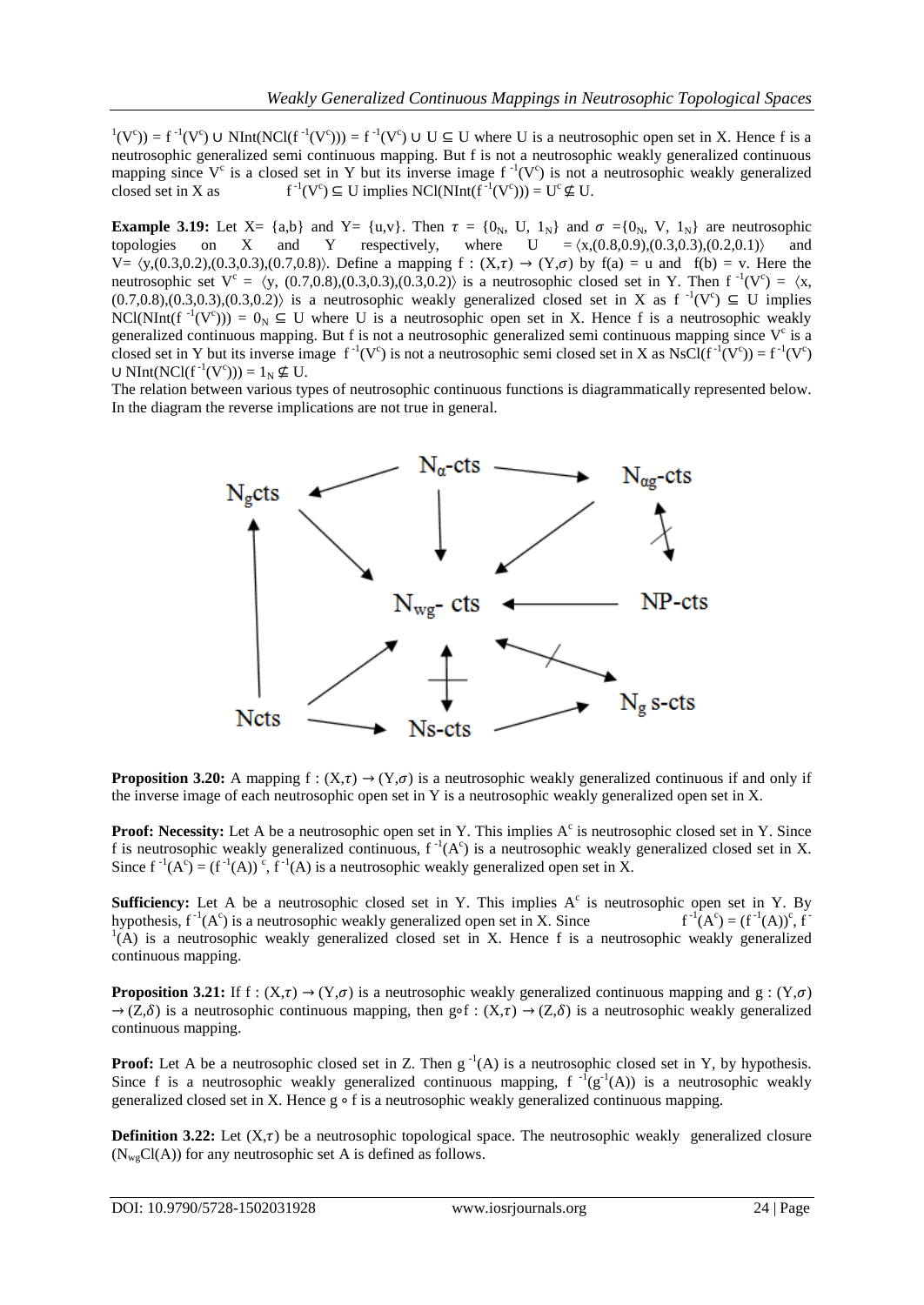$N_{\text{we}}Cl(A) = \bigcap \{ K: K \text{ is a neutrosophic weakly generalized closed set in } X \text{ and } A \subseteq K \}.$  If A is a neutrosophic weakly generalized closed set, then  $N_{\rm wg}Cl(A) = A$ .

**Proposition 3.23:** Let  $f : (X,\tau) \to (Y,\sigma)$  be a neutrosophic weakly generalized continuous mapping. Then the following conditions are hold.

- (i)  $f(N_{wg}Cl(A)) \subseteq NCl(f(A))$ , for every neutrosophic set A in X.<br>(ii)  $N_{wg}Cl(f^{-1}(B)) \subseteq f^{-1}(NCI(B))$ , for every neutrosophic set B i
- (ii)  $N_{wg}CI(f^{-1}(B)) \subseteq f^{-1}(NCI(B))$ , for every neutrosophic set B in Y.

**Proof:** (i) Since NCl(f(A)) is a neutrosophic closed set in Y and f is a neutrosophic weakly generalized continuous mapping, then  $f^{-1}(NCl(f(A)))$  is a neutrosophic weakly generalized closed set in X. That is  $N_{wg}Cl((f^{-1}Cl(f(A))))$  ${}^{1}(NCl(f(A)))) = f^{-1}(NCl(f(A)). Now, f(N_{wg}Cl(f^{-1}(NCl(f(A))) = ff^{-1}(NCl(f(A))) \subseteq NCl(f(A)). Then f(N_{wg}Cl(A)) \subseteq T_{up}Cl(f(A))$  $f(N_{wg}Cl(f^1f(A))) \subseteq f(N_{wg}Cl(f^{-1} NCl(f(A)))) \subseteq NCl(f(A))$ . Therefore f  $(N_{wg}Cl(A)) \subseteq NCl(f(A))$ , for every neutrosophic set A in X.

(ii)Replacing A by f<sup>-1</sup>(B) in (i), we get f(N<sub>wg</sub>Cl(f<sup>-1</sup>(B))) ⊆ NCl(f(f<sup>-1</sup>(B))) ⊆NCl(B). Hence N<sub>wg</sub>Cl(f<sup>-1</sup> <sup>1</sup>(B))⊆f<sup>-1</sup>f (N<sub>wg</sub>Cl(f<sup>-1</sup>(B))) ⊆ f<sup>-1</sup>(NCl(B)), for every neutrosophic set B in Y.

**Proposition 3.24:** Let  $f : (X,\tau) \to (Y,\sigma)$  be a neutrosophic weakly generalized continuous mapping, then f is a neutrosophic continuous mapping, if X is a neutrosophic  $_{\rm w}T_{1/2}$  space.

**Proof:** Let A be a neutrosophic closed set in Y. Then  $f^{-1}(A)$  is a neutrosophic weakly generalized closed set in X, by hypothesis. Since X is a neutrosophic  $_{w}T_{1/2}$  space, f<sup>-1</sup>(A) is a neutrosophic closed in X. Hence f is a neutrosophic continuous mapping.

**Proposition 3.25:** Let  $f : (X,\tau) \to (Y,\sigma)$  be a neutrosophic weakly generalized continuous mapping, then f is a neutrosophic pre-continuous mapping, if X is a neutrosophic  $_{wg}T_q$  space.

**Proof:** Let A be a neutrosophic closed set in Y. Then  $f^{-1}(A)$  is a neutrosophic weakly generalized closed set in X, by hypothesis. Since X is a neutrosophic  $_{wg}T_q$  space,  $f^{-1}(A)$  is a neutrosophic pre-closed set in X. Hence f is a neutrosophic pre-continuous mapping.

**Proposition 3.26:** Let f :  $(X,\tau) \rightarrow (Y,\sigma)$  be a mapping from a neutrosophic topological space X into a neutrosophic topological space Y. Then the following conditions are equivalent if X is a neutrosophic  $_{\rm w}T_{1/2}$ space:

(i) f is a neutrosophic weakly generalized continuous mapping

(ii) If B is a neutrosophic open set in Y, then  $f^{-1}(B)$  is a neutrosophic weakly generalized open set in X

(iii)  $f^{-1}(NInt(B)) \subseteq NInt(NCl(f^{-1}(B)))$  for every neutrosophic set B in Y

**Proof:** (i)  $\Rightarrow$  (ii) is obviously true, since  $f'(A^c) = (f'(A))^c$  for any neutrosophic set A in X and Y.

 $(iii) \implies (iii)$  Let B be any neutrosophic set in Y. Then NInt(B) is a neutrosophic open set in Y. Then  $f^{-1}(NInt(B))$ is neutrosophic weakly generalized open set in X. Since X is a neutrosophic  $_{\rm w}T_{1/2}$  space,  $f^1(\text{NInt(B)})$  is a neutrosophic open set in X. Therefore,  $f^{-1}(NInt(B)) = NInt(f^{-1}(NInt(B))) \subseteq NInt(NCl(f^{-1}(B))).$ 

 $(iii) \Rightarrow (i)$  Let B be a neutrosophic closed set in Y. Then its complement B<sup>c</sup> is a neutrosophic open set in Y. By hypothesis,  $f^1(NInt(B^c)) \subseteq NInt(NCl(f^1(B^c)))$ . This implies

 $f^{-1}(B^c) \subseteq NInt(NCl(f^{-1}(B^c)))$ . Hence  $f^{-1}(B^c)$  is a neutrosophic pre-open set in X, since every neutrosophic preopen set is a neutrosophic weakly generalized open set,  $f^{-1}(B^c)$  is a neutrosophic weakly generalized open set in X. Therefore,  $f^{-1}(B)$  is a neutrosophic weakly generalized closed set in X. Hence f is a neutrosophic weakly generalized continuous mapping.

**Proposition 3.27:** Let f :  $(X,\tau) \rightarrow (Y,\sigma)$  be a mapping from a neutrosophic topological space X into a neutrosophic topological space Y. Then the following conditions are equivalent if X is a neutrosophic  $_{\rm w}T_{1/2}$ space:

(i) f is a neutrosophic weakly generalized continuous mapping

(ii) If  $f^{-1}(B)$  is a neutrosophic weakly generalized closed set in X, for every neutrosophic closed set B in Y (iii) NCl(NInt( $f^{-1}(A)$ ))  $\subseteq f^{-1}(NCI(A))$  for every neutrosophic set B in Y

**Proof:** (i)  $\Rightarrow$  (ii) is obviously true.

 $(iii) \Rightarrow (iii)$  Let A be any neutrosophic set in Y. Then NCl(A) is a neutrosophic closed set in Y. By hypothesis, f (NCl(A)) is a neutrosophic weakly generalized closed set in X. Since X is a neutrosophic  $_{\rm w}T_{1/2}$  space, f<sup>-1</sup> (NCl(A)) is a neutrosophic closed set in X. Therefore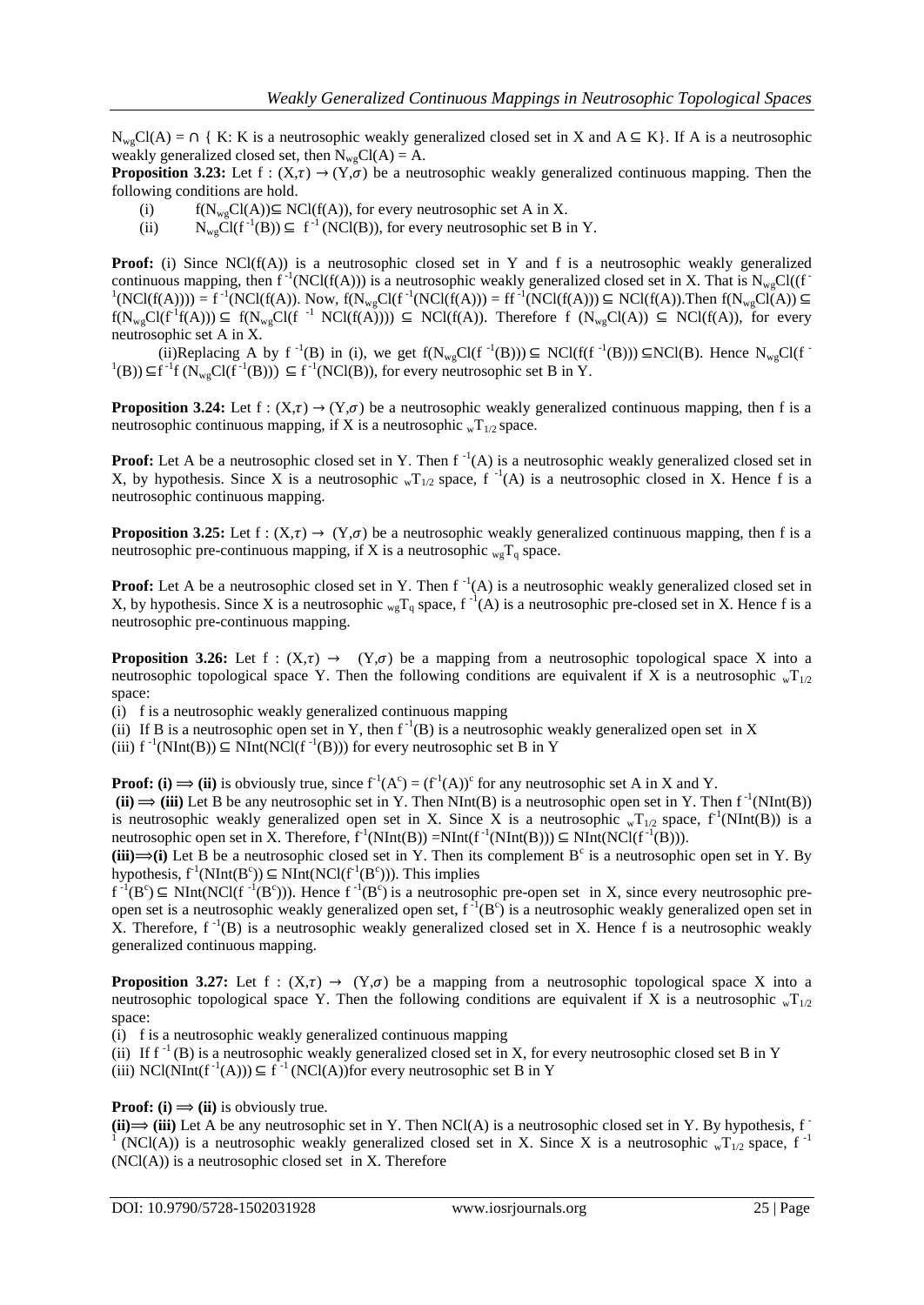$NCl(f^{-1}(NCI(A)) = f^{1}(NCI(A))$ . Now  $NCl(NInt(f^{-1}(A))) \subseteq NCl(NInt(f^{-1}(NCI(A))) \subseteq NCl(f^{-1}(NCI(A))) = f^{1}(NCI(A))$  ${}^1$ (NCl(A)).

 $(iii) \implies (i)$  Let A be a neutrosophic closed set in Y. Then by hypothesis

 $NCl(NInt(f^{-1}(A))) \subseteq f^{-1}(NCI(A)) = f^{-1}(A)$ . This implies  $f^{-1}(A)$  is a neutrosophic pre closed set in X and hence it is a neutrosophic weakly generalized closed set in X. Therefore f is a neutrosophic weakly generalized continuous mapping.

# **IV. Neutrosophic weakly generalized irresolute mappings**

In this section we have introduced neutrosophic weakly generalized irresolute mappings and discussed some of their properties.

**Definition 4.1:** A mapping  $f : (X,\tau) \to (Y,\sigma)$  is called a neutrosophic weakly generalized irresolute mapping if f  $^{-1}(A)$  is a neutrosophic weakly generalized closed set in  $(X, \tau)$  for every neutrosophic weakly generalized closed set A of  $(Y,\sigma)$ .

**Example 4.2:** Let  $X = \{a,b\}$  and  $Y = \{u,v\}$ . Then  $\tau = \{0_N, U, 1_N\}$  and  $\sigma = \{0_N, V, 1_N\}$  are neutrosphic topological spaces on X and Y respectively, where  $U = \langle x,(0.5,0.4),(0.3,0.3),(0.5,0.6)\rangle$  and

 $V = \langle y,(0.5,0.6),(0.3,0.3),(0.5,0.6)\rangle$ . Define a mapping  $f : (X,\tau) \rightarrow (Y,\sigma)$  by  $f(a) = u$  and  $f(b) = v$ . Here  $A = \langle y,(0.3,0.2),(0.3,0.3),(0.5,0.7)\rangle$  is a neutrosophic weakly generalized closed set in Y since A  $\subseteq$  V implies NCl(NInt(A)) = 0<sub>N</sub>  $\subseteq$  V. Then f is a neutrosophic weakly generalized irresolute mapping since f<sup>-1</sup>  $(A)$  ⊆ U implies NCl(NInt(f<sup>-1</sup>(A))) = 0<sub>N</sub> ⊆ U, f<sup>-1</sup> (A) is a neutrosophic weakly generalized closed set in X.

**Proposition 4.3:** Let  $f: (X,\tau) \to (Y,\sigma)$  be a neutrosophic weakly generalized irresolute, then f is neutrosophic weakly generalized continuous mapping but not conversely.

**Proof:** Let f be a neutrosophic weakly generalized irresolute mapping. Let A be any neutrosophic closed set in Y. Since every neutrosophic closed set is a neutrosophic weakly generalized closed set [1], A is a neutrosophic weakly generalized closed set in  $Y$ . By hypothesis  $f^{-1}(A)$  is a neutrosophic weakly generalized closed set in X. Hence f is a neutrosophic weakly generalized continuous mapping.

**Example 4.4:** Let  $X = \{a,b\}$  and  $Y = \{u,v\}$ . Then  $\tau = \{0_N, U_1, U_2, 1_N\}$  and  $\sigma = \{0_N, V, 1_N\}$  are neutrosphic topologies on X and Y respectively, where  $U_1 = \langle x,(0.6,0.7),(0.3,0.3),(0.3,0.3) \rangle$ ;  $U_2 =$  $\langle x,(0.2,0.2),(0.3,0.3),(0.5,0.3)\rangle$  and  $V = \langle y,(0.4,0.4),(0.3,0.3),(0.3,0.2)\rangle$ . Define a mapping f:  $(X,\tau) \rightarrow (Y,\sigma)$ by  $f(a) = u$  and  $f(b) = v$ . Then f is a neutrosophic weakly generalized continuous mapping since for a neutrosophic closed set in Y, its inverse image  $f^1(V^c)$  is a neutrosophic weakly generalized closed set in X, as f  $(1)(V^c) \subseteq U_1$  implies NCl(NInt( $f^{-1}(V^c)$ ))  $\subseteq U_1$ . But f is not a neutrosophic weakly generalized irresolute mapping. For, the neutrosophic set  $A = \langle y(0.3, 0.2), (0.3, 0.3), (0.4, 0.3) \rangle$  is a neutrosophic weakly generalized closed set in Y but  $I(A)$  is not a neutrosophic weakly generalized closed set in X as f  $I(A)$  $=\langle x,(0.3,0.2),(0.3,0.3),(0.4,0.3)\rangle \subseteq U_1$  but NCl(NInt( $f^{-1}(A)$ )) =  $U_2^c \nsubseteq U_1$ . Hence f is not a neutrosophic weakly generalized irresolute mapping.

**Proposition 4.5:** If  $f : (X,\tau) \to (Y,\sigma)$  and  $g : (Y,\sigma) \to (Z,\delta)$  are any two neutrosophic weakly generalized irresolute mappings, then g ∘ f :  $(X, \tau) \rightarrow (Z, \delta)$  is a neutrosophic weakly generalized irresolute mapping.

**Proof:** Let A be a neutrosophic weakly generalized closed set in Z. Then  $g^{-1}(A)$  is a neutrosophic weakly generalized closed set in Y, by hypothesis. Since f is a neutrosophic weakly generalized irresolute mapping, f<br> $\frac{1}{2}(x^2 + 4x)$  is a neutrosophic weakly generalized aloned set in Y. Hence g a f is a neutrosophic weakly g  $\log^{1}(g^{-1}(A))$  is a neutrosophic weakly generalized closed set in X. Hence g ∘ f is a neutrosophic weakly generalized irresolute mapping.

**Proposition 4.6:** Let  $f : (X,\tau) \to (Y,\sigma)$  be a neutrosophic weakly generalized irresolute mapping and g:  $(Y,\sigma)$  $\rightarrow$  (Z, $\delta$ ) be a neutrosophic weakly generalized continuous mapping, then g ∘ f : (X, $\tau$ )  $\rightarrow$  (Z, $\delta$ ) is a neutrosophic weakly generalized continuous mapping.

**Proof:** Let A be a neutrosophic closed set in Z. Then  $g^{-1}(A)$  is a neutrosophic weakly generalized closed set in Y, by hypothesis. Since f is a neutrosophic weakly generalized irresolute mapping,  $f^{-1}(g^{-1}(A))$  is a neutrosophic weakly generalized closed set in X. Hence g ∘ f is a neutrosophic weakly generalized continuous mapping.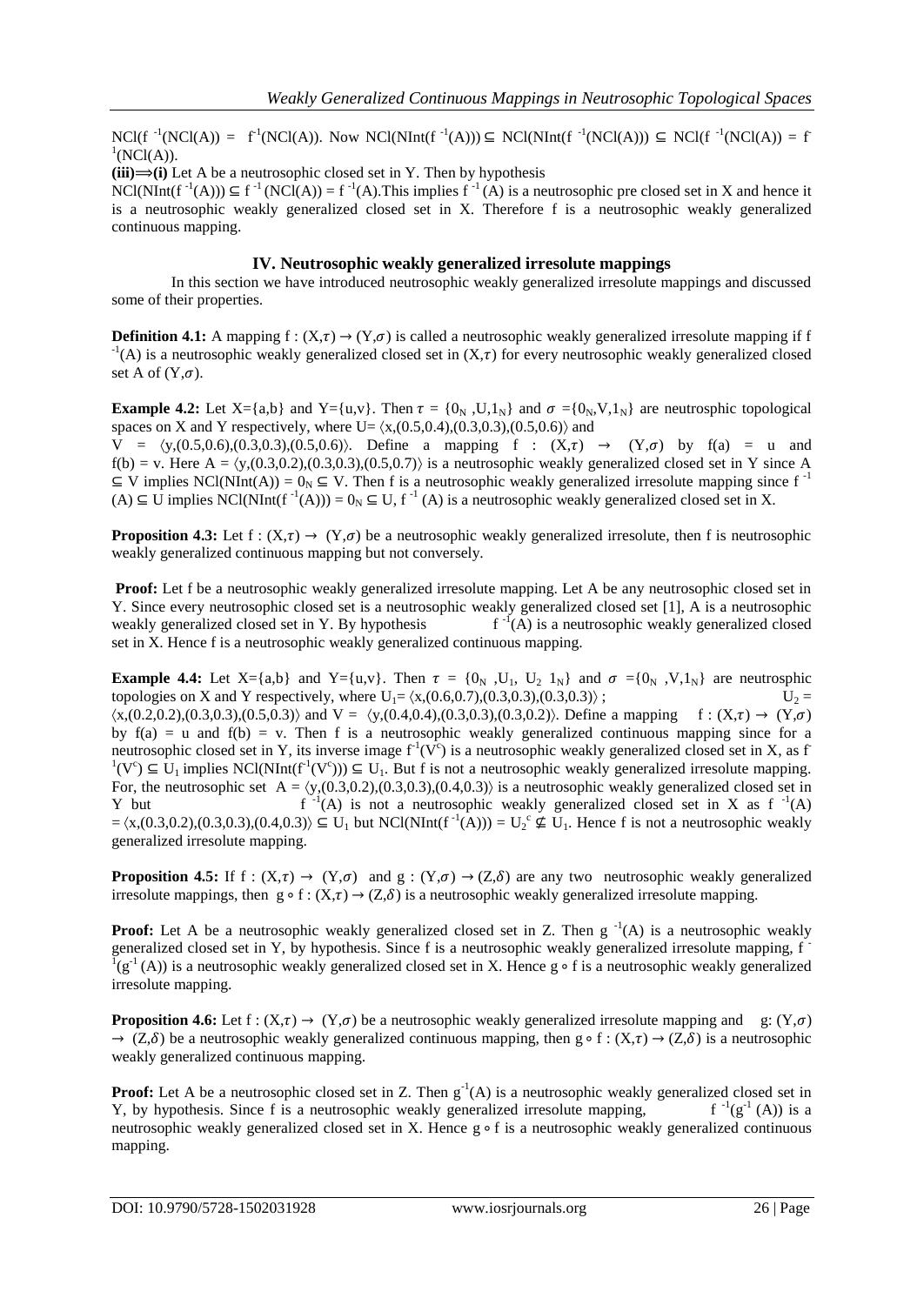**Proposition 4.7:** Let  $f : (X,\tau) \to (Y,\sigma)$  be a neutrosophic weakly generalized irresolute mapping and  $g : (Y,\sigma)$  $\rightarrow$  (Z, $\delta$ ) be a neutrosophic continuous mapping, then g ∘ f : (X, $\tau$ )  $\rightarrow$  (Z, $\delta$ ) is a neutrosophic weakly generalized continuous mapping.

**Proof:** Let A be a neutrosophic closed set in Z. Then  $g^{-1}(A)$  is a neutrosophic closed set in Y. Since every neutrosophic closed set is a neutrosophic weakly generalized closed set,  $g^{-1}(A)$  is a neutrosophic weakly generalized closed set in Y. Therefore,  $f^{-1}(g^{-1}(A))$  is a neutrosophic weakly generalized closed set in X, by hypothesis. Hence g ∘ f is a neutrosophic weakly generalized continuous mapping.

**Proposition 4.8:** Let  $f : (X,\tau) \to (Y,\sigma)$  be a neutrosophic weakly generalized irresolute mapping and g:  $(Y,\sigma)$  $\rightarrow$  (Z, $\delta$ ) be a neutrosophic  $\alpha$  continuous mapping, then g ∘ f : (X, $\tau$ )  $\rightarrow$  (Z, $\delta$ ) is a neutrosophic weakly generalized continuous mapping.

**Proof:** Let A be a neutrosophic closed set in Z. Then  $g^{-1}(A)$  is a neutrosophic  $\alpha$  closed set in Y, by hypothesis. Since every neutrosophic  $\alpha$  closed set is a neutrosophic weakly generalized closed set,  $g^{-1}(A)$  is a neutrosophic weakly generalized closed set in Y. Also, f is a neutrosophic weakly generalized irresolute mapping implies f -  $(1 - (A))$  is a neutrosophic weakly generalized closed set in X. Hence g ∘ f is a neutrosophic weakly generalized continuous mapping.

**Proposition 4.9:** Let f :  $(X,\tau) \to (Y,\sigma)$  be a neutrosophic weakly generalized irresolute mapping and g:  $(Y,\sigma)$  $\rightarrow$  (Z, $\delta$ ) be a neutrosophic  $\alpha$  generalized continuous mapping, then g ∘ f : (X, $\tau$ )  $\rightarrow$  (Z, $\delta$ ) is a neutrosophic weakly generalized continuous mapping.

**Proof:** Let A be a neutrosophic closed set in Z. Then  $g^{-1}(A)$  is a neutrosophic  $\alpha$  generalized closed set in Y, by hypothesis. Since every neutrosophic α generalized closed set is a neutrosophic weakly generalized closed set, g- $(1)$ <sup>1</sup>(A) is a neutrosophic weakly generalized closed set in Y. Also, f is a neutrosophic weakly generalized irresolute mapping implies f  $^{-1}(g^{-1}(A))$  is a neutrosophic weakly generalized closed set in X. Hence g ∘ f is a neutrosophic weakly generalized continuous mapping.

**Proposition 4.10:** Let  $f : (X,\tau) \to (Y,\sigma)$  be a neutrosophic weakly generalized irresolute mapping and g:  $(Y,\sigma)$  $\rightarrow$  (Z, $\delta$ ) be a neutrosophic generalized continuous mapping, then g ∘ f : (X, $\tau$ )  $\rightarrow$  (Z, $\delta$ ) is a neutrosophic weakly generalized continuous mapping.

**Proof:** Let A be a neutrosophic closed set in Z. Then  $g^{-1}(A)$  is a neutrosophic generalized closed set in Y, by hypothesis. Since every neutrosophic generalized closed set is a neutrosophic weakly generalized closed set, g- $(1)$  is a neutrosophic weakly generalized closed set in Y. Also, f is a neutrosophic weakly generalized irresolute mapping implies f  $^{-1}(g^{-1}(A))$  is a neutrosophic weakly generalized closed set in X. Hence g ∘ f is a neutrosophic weakly generalized continuous mapping.

**Proposition 4.11:** Let  $f : (X,\tau) \to (Y,\sigma)$  be a neutrosophic weakly generalized irresolute mapping and g:  $(Y,\sigma)$  $\rightarrow$  (Z, $\delta$ ) be a neutrosophic pre-continuous mapping, then g ∘ f : (X, $\tau$ )  $\rightarrow$  (Z, $\delta$ ) is a neutrosophic weakly generalized continuous mapping.

**Proof:** Let A be a neutrosophic closed set in Z. Then  $g^{-1}(A)$  is a neutrosophic pre-closed set in Y, by hypothesis. Since every neutrosophic pre-closed set is a neutrosophic weakly generalized closed set,  $g^{-1}(A)$  is a neutrosophic weakly generalized closed set in Y. Also, f is a neutrosophic weakly generalized irresolute mapping implies f - <sup>1</sup>(g<sup>-1</sup>(A)) is a neutrosophic weakly generalized closed set in X. Hence g ∘ f is a neutrosophic weakly generalized continuous mapping.

**Proposition 4.12:** A mapping  $f : (X,\tau) \to (Y,\sigma)$  is a neutrosophic weakly generalized irresolute mapping if and only if the inverse image of each neutrosophic weakly generalized open set in Y is a neutrosophic weakly generalized open set in X.

**Proof: Necessity:** Let A be a neutrosophic weakly generalized open set in Y. Then A<sup>c</sup> is a neutrosophic weakly generalized closed set in Y. Since f is neutrosophic weakly generalized irresolute,  $f^{-1}(A^c)$  is neutrosophic weakly generalized closed set in X. Since  $f^{-1}(A^c) = (f^{-1}(A))^c$ ,  $f^{-1}(A)$  is a neutrosophic weakly generalized open set in X.

**Sufficiency:** Let A be a neutrosophic weakly generalized closed set in Y. This implies  $A<sup>c</sup>$  is neutrosophic weakly generalized open set in Y. By hypothesis,  $f^{-1}(A^c)$  is a neutrosophic weakly generalized open set in X.